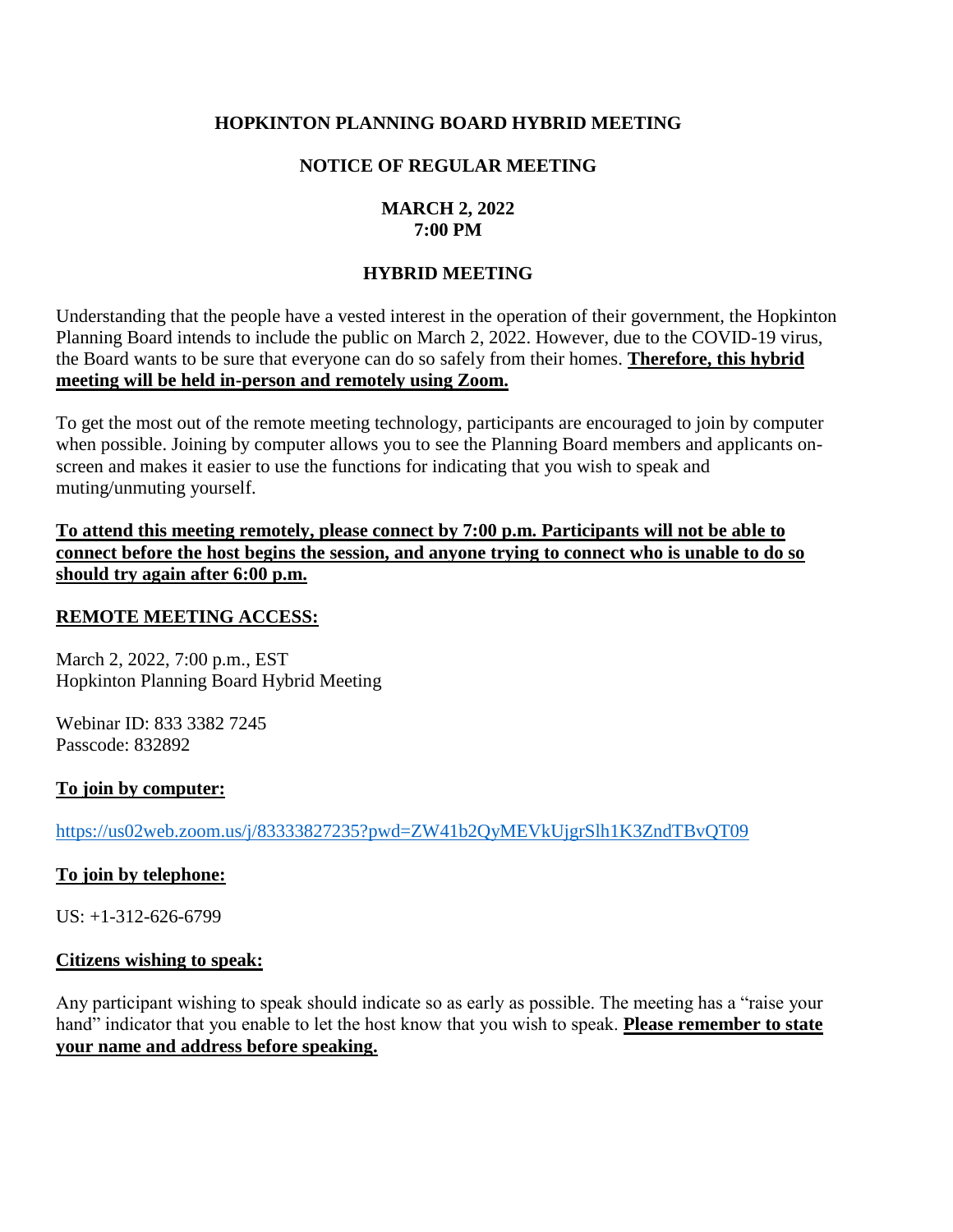# **For computer participation:**

Click "raise hand" from the Zoom menu bar, and wait for the meeting host to ask you to unmute. Once asked to unmute, press "unmute" to unmute and speak.

# **For phone participation:**

Dial \*9 to "raise hand" and wait for the meeting host to ask you to unmute. Once asked to unmute, dial \*6 to unmute and speak.

**Please note: Because of the ever-changing regulations due to the COVID-19 virus, this meeting may be cancelled. Please check the Town of Hopkinton website: [www.hopkintonri.org](http://www.hopkintonri.org/) for updates on these meetings and other important Town information.** 

Alfred W. DiOrio, Chairman Hopkinton Planning Board

**PLEASE NOTE: Documents related to the following agenda items can be viewed on the Town website. To access documents:**

- **1) Go to the homepage of the municipal website [\(www.hopkintonri.org\)](http://www.hopkintonri.org/).**
- **2) Hover your mouse over "Meetings", then select "Agendas and Minutes from 2022 to 2021".**
- **3) Scroll down to "Planning Board Meeting – March 2, 2022 – 7:00 p.m. – In-Person and Remote (Hybrid)", and select "Documents Associated with this Meeting".**

*Questions?* **Call the Planning Department at (401) 377-7770, M-F 8:30 a.m. to 4:30 p.m.** 

**CALL TO ORDER:** 7:00 p.m.

**ROLL CALL:**

# **PRE-ROLL FOR APRIL 6, 2022 PLANNING BOARD MEETING:**

# **MINUTE APPROVAL EXTENSION REQUEST, PURSUANT TO RI GENERAL LAW 42-46-**

**7(b)(1):** February 2, 2022 Regular Meeting Minutes

# **APPROVAL OF MINUTES:** January 5, 2022 Regular Meeting Minutes

# **OLD BUSINESS:**

Preliminary Plan – Public Hearing – **Brushy Brook** – 140-Unit Comprehensive Permit – Plat 32, Lots 1, 4, 6, 8, 10, 12, 14, 16, 17, 21, 23, 25, 27, 30, 32, 34, 36, 38, 40, 41, 42, 44, 46, 48, 50, 52, 54, 56, 58, 60, 62, 63, 65, 67, 68, 69, 70, and 71, located at 130 and 0 Dye Hill Road, 0 Brushy Brook Drive, 0 Wedge Road, 0 Green Lane. LR6-A Owner, LLC., and Realty Financial Partners, applicants.

*The Planning Board may discuss, consider, and possibly vote on this application at this meeting.*